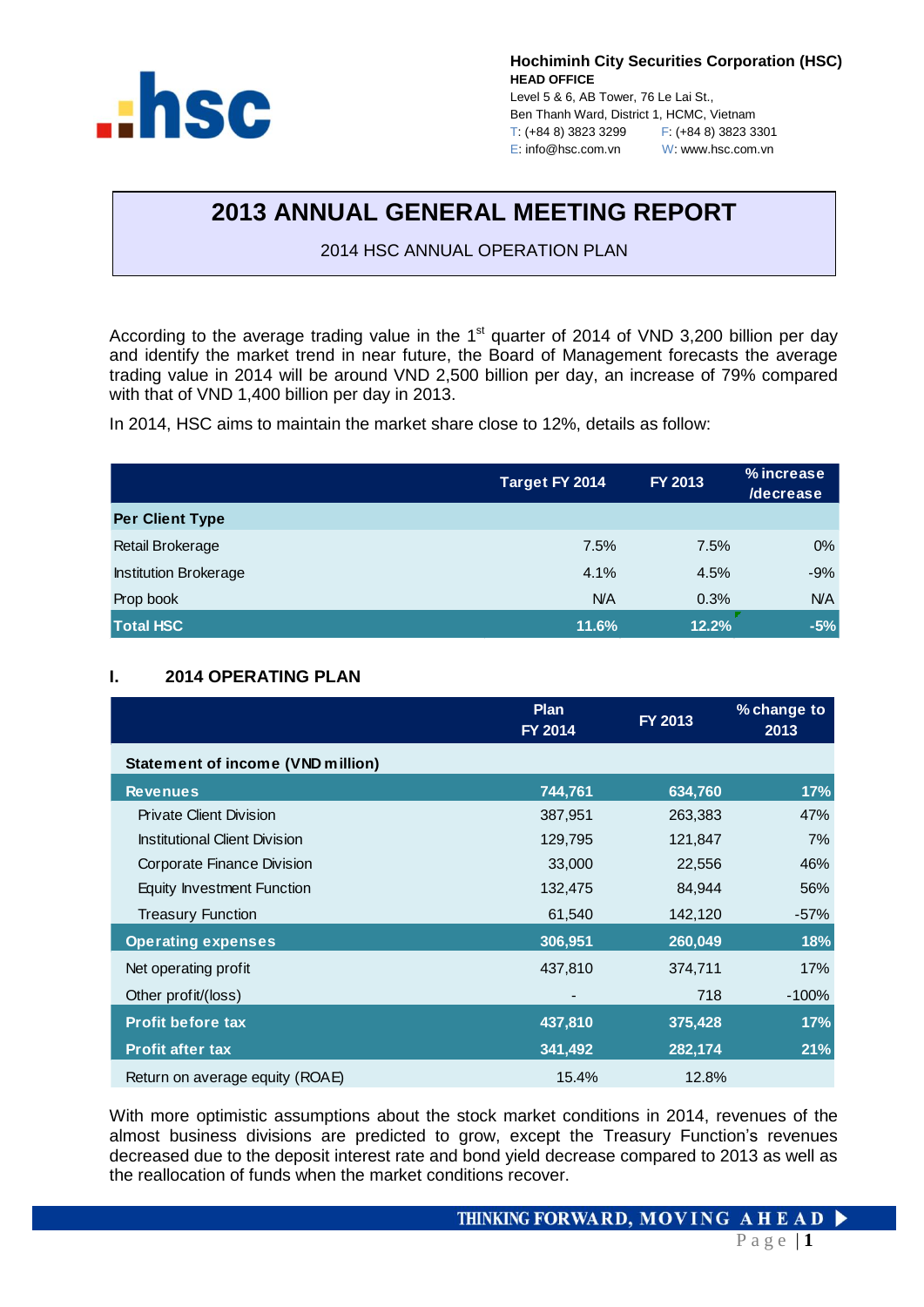Total revenues and total operating expenses in 2014 increase by 17% and 18% compared to 2013 respectively.

Corporate Income Tax rate decreases from 25% to 22% since 2014, profit after tax in 2014 was estimated at 341 billion, 21% higher than 2013.

Return on average equity (ROAE) will be at 15.4%, higher than that of 12.8% in 2013.

2014 Operating Plan of each division as follows:

# **1. PRIVATE CLIENT DIVISION**

| <b>Private Client Division</b><br>(VND Mil) | Forecast 2014 | FY 2013 | % change<br>to 2013 |
|---------------------------------------------|---------------|---------|---------------------|
| <b>Total revenues</b>                       | 387,951       | 263,383 | 47%                 |
| <b>Brokerage</b>                            | 197,301       | 108,252 | 82%                 |
| Margin trading                              | 189,150       | 151,076 | 25%                 |
| <b>Others</b>                               | 1,500         | 4,055   | $-63%$              |
| Direct expense                              | 147,077       | 94,707  | 55%                 |
| Indirect expense                            | 36,534        | 38,824  | $-6%$               |
| <b>Total expenses</b>                       | 183,611       | 133,531 | 38%                 |
| <b>Profit before tax</b>                    | 204,340       | 129,853 | 57%                 |
| % of HSC's total revenues                   | 52.3%         | 41.4%   |                     |

The revenues of Private Client Division estimate at VND 388 billion, 47% higher than 2013 and account for 52% of total HSC's revenue.

#### *1.1 Brokerage fee*

Brokerage fee will be VND 197 billion, increase by 82% compare with 2013, based on the following assumptions:

- The average trading value is projected at VND 2,500 billion, expected 79% higher  $\bullet$ than 2013;
- Private Client Brokerage's market share at 7.5%, the same level of 2013;
- Average brokerage fee rate at 0.21% of trading value, unchanged to 2013.

### *1.2 Margin trading*

Total average margin balance is maintained at VND 1,500 billion (including Private Client Division and Institutional Client Division), increase by 63% compared with that of VND 922 billion in 2013. In which, total margin balance is allocated of 97% and 3% to Private Client Division and Institution Client Division respectively.

Average margin rate offered at 13% pa (2013 was 16.9% pa) as a result of dropping in interest rate and fierce competition.

#### *1.3 Other revenues*

Other revenues mainly come from shareholder management service, transfer securities and other services.

#### *1.4 Operating expenses*

The operating expenses of Private Client Division are predicted to increase by 38% compared to 2013, mainly due to an increase in commission to brokers and brokerage expenses paid to Exchanges in line with the growing in average trading value while the other operating expenses are flat.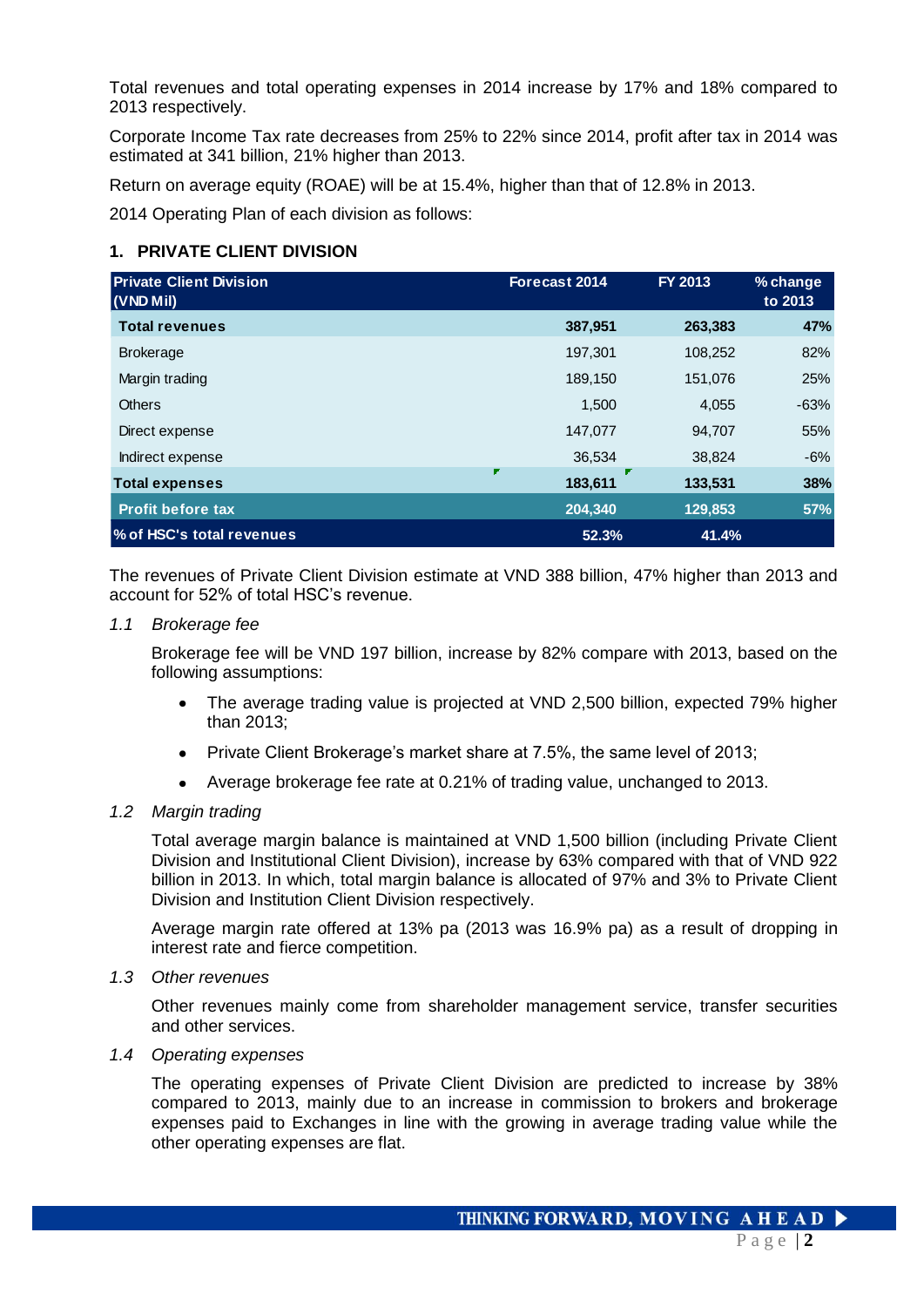# **2. INSTITUTIONAL CLIENT DIVISION**

| <b>Insitutional Client Division</b><br>$(VND$ Mil) | Forecast 2014 | FY 2013 | % change<br>to 2013 |
|----------------------------------------------------|---------------|---------|---------------------|
| <b>Total revenues</b>                              | 129,795       | 121,847 | 7%                  |
| <b>Brokerage</b>                                   | 112,945       | 90,509  | 25%                 |
| Margin trading                                     | 5,850         | 4,745   | 23%                 |
| Revenues from using capital                        | 10,000        | 23,638  | $-58%$              |
| Other revenues                                     | 1,000         | 2,955   | $-66%$              |
| Direct expense                                     | 64,729        | 55,886  | 16%                 |
| Indirect expense                                   | 7,696         | 9,258   | $-17%$              |
| <b>Total expenses</b>                              | 72,425        | 65,144  | 11%                 |
| <b>Profit before tax</b>                           | 57,370        | 56,703  | 1%                  |
| % of HSC's total revenues                          | 17.5%         | 19.2%   |                     |

Revenues of Institution Client Division are predicted at VND 130 billion, increase by 7% compared to 2013 and accounted for 17% of total HSC's revenues.

# *2.1 Brokerage fee*

Brokerage fee is estimated at 25% increase to 2013, based on the following assumptions:

- Average trading value is projected at VND 2,500 billion and foreign trading value  $\bullet$ accounts for 14% of total market trading value (10% in Q1-2014);
- HSC's foreign trading value is 28% of total market foreign trading value (32% in 2013), equivalent to 4,1% total market trading value;
- There is no placement fee in 2014.

# *2.2 Margin trading*

Total margin balance is allocated in proportion to 3% for Institution Client Division with an average margin rate at 13% pa (refer to margin trading of Private Client Division).

# *2.3 Revenues from using capital*

The average used capital is estimated at VND 20 billion with a return rate at 50% pa to derive VND 10 billion.

# *2.4 Other revenues*

Other revenues mainly come from the research services.

# *2.5 Operating expenses*

The operating expenses of Institution Client Division mainly include commission to brokers for introducing customers to HSC and salary expenses. The operating expenses are predicted to increase by 11% due to commission rise affected by increase in average trading value while other operating expenses are flat.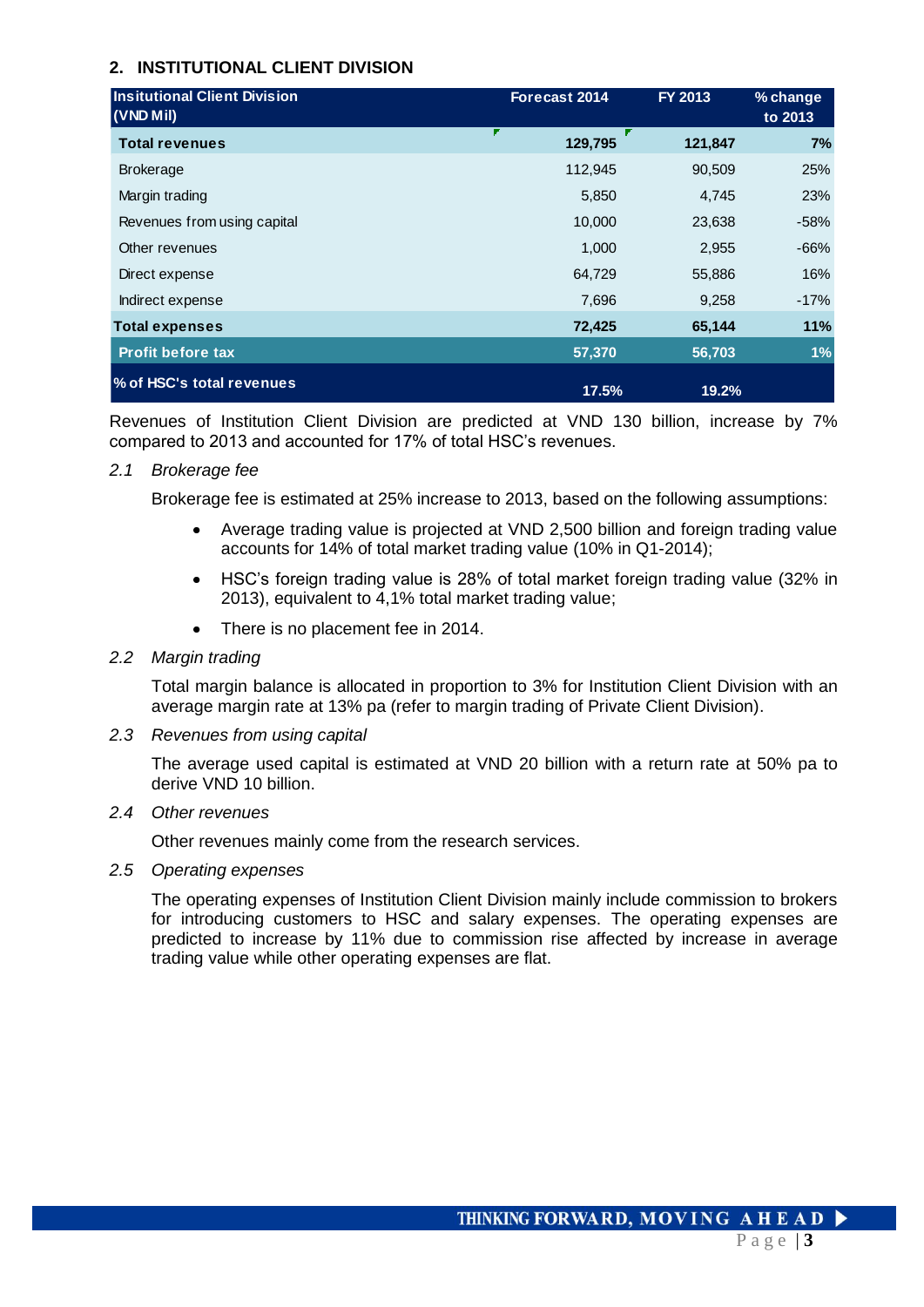# **3. CORPORATE FINANCE DIVISION**

| <b>Corporate Finance Division</b><br>Forecast 2014<br>(VND Mil) |        | <b>FY 2013</b> | % change<br>to 2013 |
|-----------------------------------------------------------------|--------|----------------|---------------------|
| <b>Total revenues</b>                                           | 33,000 | 22,556         | 46%                 |
| Advisory fee                                                    | 18,000 | 16,971         | 6%                  |
| Mezzanine financing                                             | 15,000 | 5,585          | 169%                |
| Direct expense                                                  | 10.861 | 10,790         | 1%                  |
| Indirect expense                                                | 4,522  | 4,914          | $-8%$               |
| <b>Total expenses</b>                                           | 15,383 | 15,705         | $-2%$               |
| <b>Profit before tax</b>                                        | 17,617 | 6,852          | 157%                |
| % of HSC's total revenues                                       | 4.4%   | 3.5%           |                     |

#### *3.1 Advisory fee*

Advisory fees is predicted at VND 18 billion.

*3.2 Mezzanine financing*

Revenues from mezzanine financing activities are predicted at VND 15 billion with the average capital of VND 100 billion and the expected return rate at 15% pa.

#### *3.3 Operating expenses*

The operating expenses are the same as 2013.

# **4. EQUITY INVESTMENT FUNCTION**

| <b>Equity Investment</b><br>(VND Mil) | Forecast 2014 | FY 2013 | % change<br>to 2013 |
|---------------------------------------|---------------|---------|---------------------|
| <b>Total revenues</b>                 | ₽<br>132,475  | 84.944  | 56%                 |
| Income from equity investment         | 132,475       | 84,944  | 56%                 |
| Direct expense                        | 2,601         | 2,309   | 13%                 |
| Indirect expense                      | 1,216         | 1,229   | $-1%$               |
| <b>Total expenses</b>                 | г<br>3,817    | 3,539   | 8%                  |
| <b>Profit before tax</b>              | 128,658       | 81,405  | 58%                 |
| % of HSC's total revenues             | 17.9%         | 13.4%   |                     |

#### *4.1 Equity investment*

Revenues from equity investment are predicted at VND 132 billion, increase by 56% compared to 2013 and account for 18% of our revenues, including:

- Investment in OTC shares: the remaining portfolio since 2007 with the expected  $\bullet$ return rate at 3% pa from receiving dividends.
- $\bullet$ Investment in listed shares and fund certificates: Average portfolio size is estimated at VND 250 billion and return rate of 52% pa, in which:
	- At the end of 2013, balance of the fund certificates portfolio was VND 165 billion with unrealized gains of VND 57 billion. Majority of this portfolio was realized in Q1-2014;
	- Average capital of the listed share portfolio in 2014 is estimated at VND 210 billion with average return rate at 35% pa based on the assumption on an increase by 25% of VNIndex in 2014 (at the beginning of 505 point up to 630 point at the end of 2014) higher than that of 17% in 2013.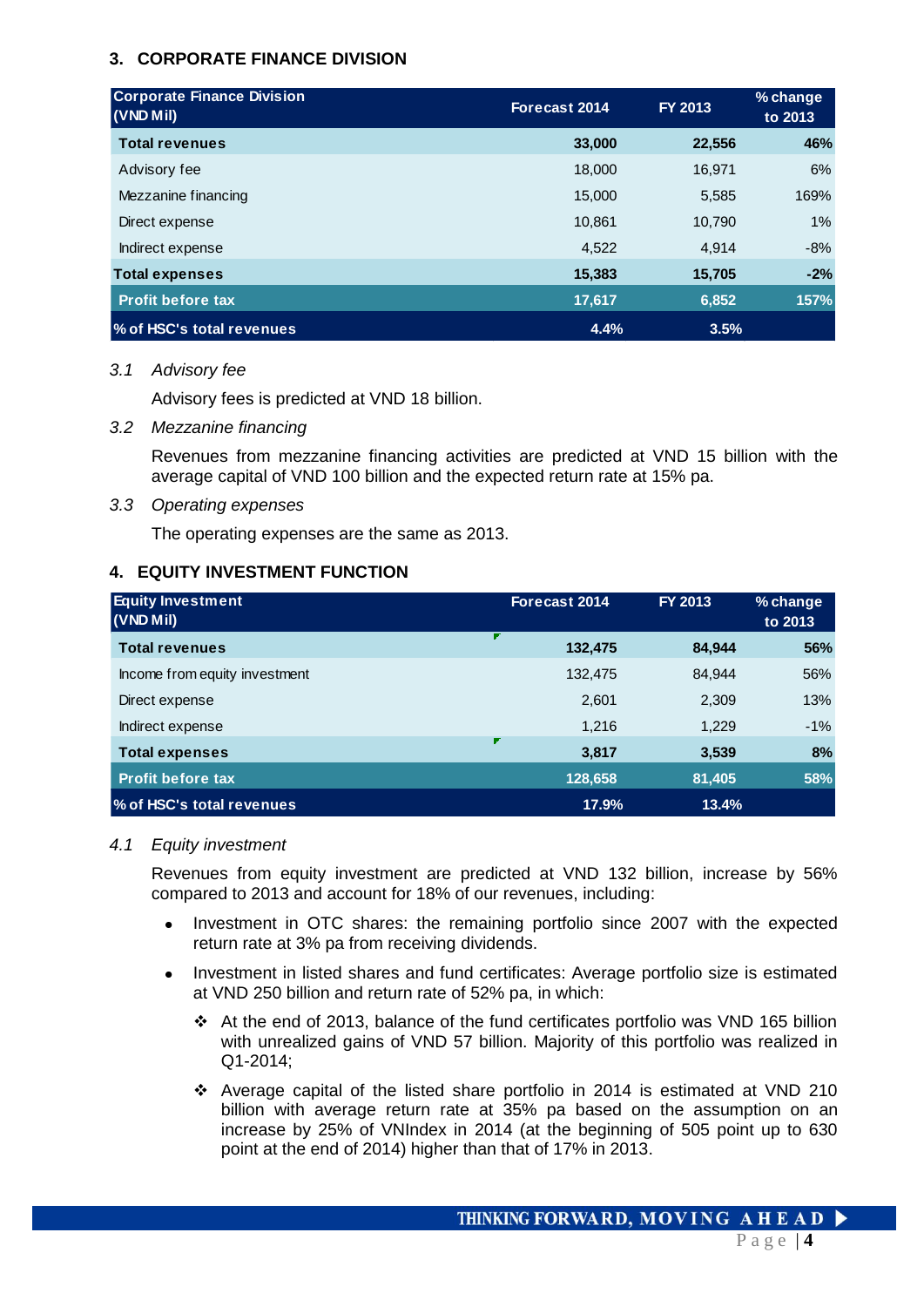#### *4.2 Operating expenses*

The operating expenses are estimated no significant changes compared to 2013, mainly include securities investment expenses; provision for impairment of investments and salary expenses. According to regulations, gains (selling price higher than purchased price) on securities investment and trading are recognised in revenue from securities investment, while losses (selling price is lower than purchased price) are recognised in securities investment expenses.

# **5. TREASURY FUNCTION**

| <b>Treasury</b><br>$(VND$ mil) | Forecast 2014  | FY 2013 | % change<br>to 2013 |
|--------------------------------|----------------|---------|---------------------|
| <b>Total revenues</b>          | 61,540         | 142,120 | $-57%$              |
| Interest income                | 36,340         | 90,727  | $-60%$              |
| Bond investment                | 25,200         | 44,293  | $-43%$              |
| Repo bond                      | $\blacksquare$ | 6,159   | $-100%$             |
| Other revenues                 |                | 940     | $-100%$             |
| Direct expense                 | 11,499         | 28,501  | $-60%$              |
| Indirect expense               | 1,216          | 1,229   | $-1\%$              |
| <b>Total expenses</b>          | 12,714         | 29,730  | $-57%$              |
| <b>Profit before tax</b>       | 48,826         | 112,390 | $-57%$              |
| % of HSC's total revenues      | 8.3%           | 22.4%   |                     |

Revenues from Treasury Function are predicted at VND 62 billion, decrease by 57% compared to 2013 mainly due to the drop in interest income and bond investments.

#### *5.1 Interest income*

Revenue from bank deposits is estimated at VND 36 billion, decrease by 60% compared to 2013 due to interest rates drop to 5.5% pa in 2014 from 7.5% pa in 2013 and funds allocated to other business activities with higher return rates.

#### *5.2 Bond investment*

Bond investment portfolio is predicted at VND 280 billion with average yield at 9% pa (average capital in 2013 was VND 405 billion with average yield at 10.9% pa) to derive VND 25 billion revenues in 2014;

Although the bond yield in 2014 predicted to be lower than in 2013, but this rate is still higher than bank deposit rates. In addition, investing in bonds will be premises for reverse repo transactions that HSC used bonds from investment to borrow money from financial institutions, the amount received is used to fund business operations with higher levels of profitability.

#### *5.3 Bond repo*

Bond repo transactions in 2014 are not expected to arise as in 2013 (2013: average bond repo of VND 48 billion with an average repo rate at 11.8% pa)

#### *5.4 Operating expenses*

Operating expenses of Treasury Function mainly include interest expenses for reverse repo transactions and salary expenses. Prediction revenue from reverse repo transactions will decrease in 2014, the average reverse repo balance fells from VND 357 billion to VND 224 billion and interest expenses also decreased correspondingly. This is the main reason for the decrease in operating expenses while salary expenses do not fluctuate significantly from 2013.